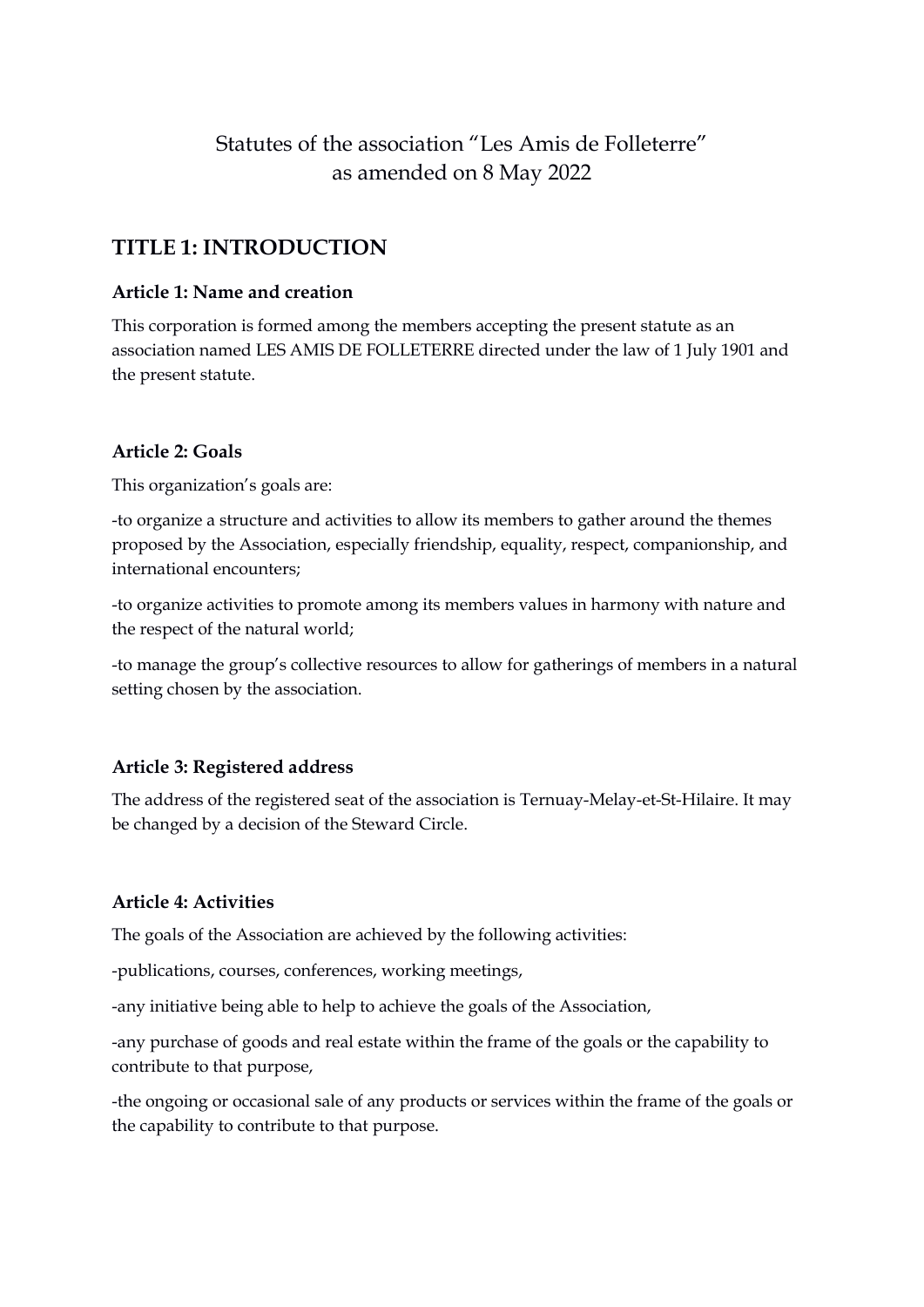#### **Article 5: Resources**

The Association has as its resources: -membership dues; -sale of goods or fees for services rendered; -capital reserved from savings in the annual budget cycle; -gifts; -grants from other organizations; -government subsidies from the State, region, department, commune, and/or public institutions; -interest and revenue from the goods owned by the Association;

-the value of the goods produced by the Association according to the law 85-698.

## **TITLE II: ORGANIZATION AND MANAGEMENT**

#### **Article 6: Composition of the Association**

The Association is composed of:

-community members,

-active members,

-the Steward Circle, made up of active members known as stewards,

-other committees with specific tasks, as designated by the or the Steward Circle.

#### **Article 7: Community members**

Community members are physical persons who participate in events organized by the Association and may attend official meetings of the Association. Community members support the Association and the events it organizes and meet any other requirements set in the Internal Rules.

#### **Article 8: Active members**

Active members are physical persons who can participate in the governance of the Association. Active members are by definition community members.

To become an active member, a community member must:

-agree to made decisions by consensus as defined in Article 13,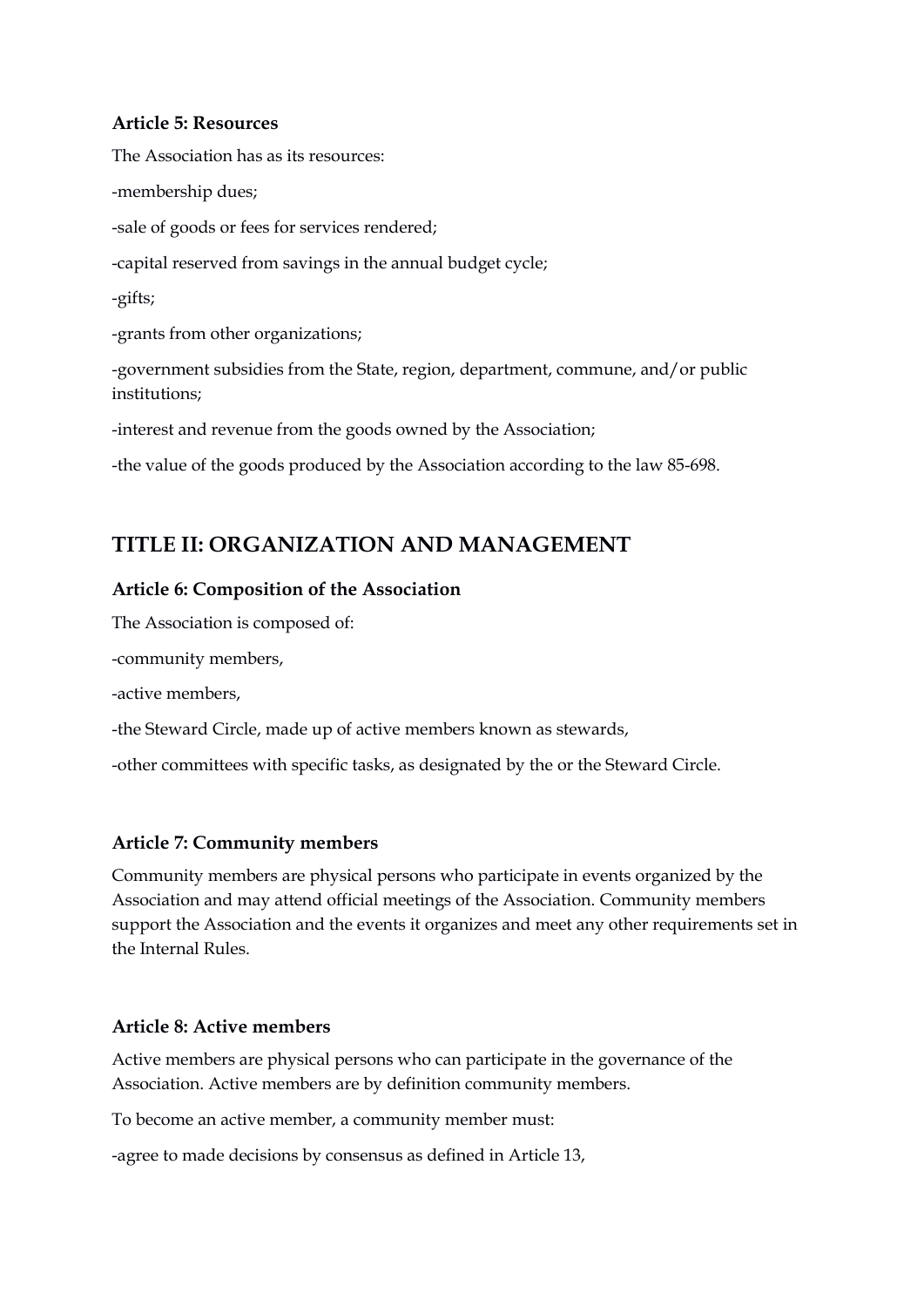-have attended at least one event organized by the Association,

-have made a request for membership that was approved by the process defined in the Internal Rules,

-and meet all other requirements set by the Internal Rules.

Active membership expires after 365 days or at the next Great Circle. Membership may be renewed at any time.

Active membership is revoked when:

-a member quits,

-a member dies,

-the Steward Circle agrees that revocation of membership is in the best interests of the Association.

An active member shall not be entitled to vote or decide in elections and decisions of the Association or its governing bodies concerning their own interest and shall not be entitled to raise paramount objections.

## **Article 9: Great Circle**

The Great Circle is an annual in-person meeting of the Association's membership organized by the Steward Circle whose purposes are to:

-discuss the state of the Association, its activities, and its properties,

-communicate the activities of the Steward Circle and potential steward's pledges,

-examine and approve a provisional budget for the following year,

-examine and approve large projects, as defined in the Internal Rules,

-give general direction to the Steward Circle regarding the areas of its mandate,

-initiatives outside of the mandate of the Steward Circle,

-examine and approve the adoption of or changes to the Internal Rules, if necessary.

A provisional agenda for the Great Circle is prepared by the Steward Circle and announced to the active membership at least one month in advance.

The Great Circle may be attended by all community and active members, but only active members can participate in decision-making as defined by the Internal Rules.

The Great Circle is quorate if at least seven active members are in attendance. If the Great Circle is not quorate, the present members decide the conditions, agenda, and dates of the next Great Circle. The decision will be submitted to the Steward Circle for implementation.

Any internal matter regarding membership and stewardship may be discussed and decided upon by the Great Circle. Details are set out in the Internal Rules, in particular Title II on membership and Title IV on stewardship.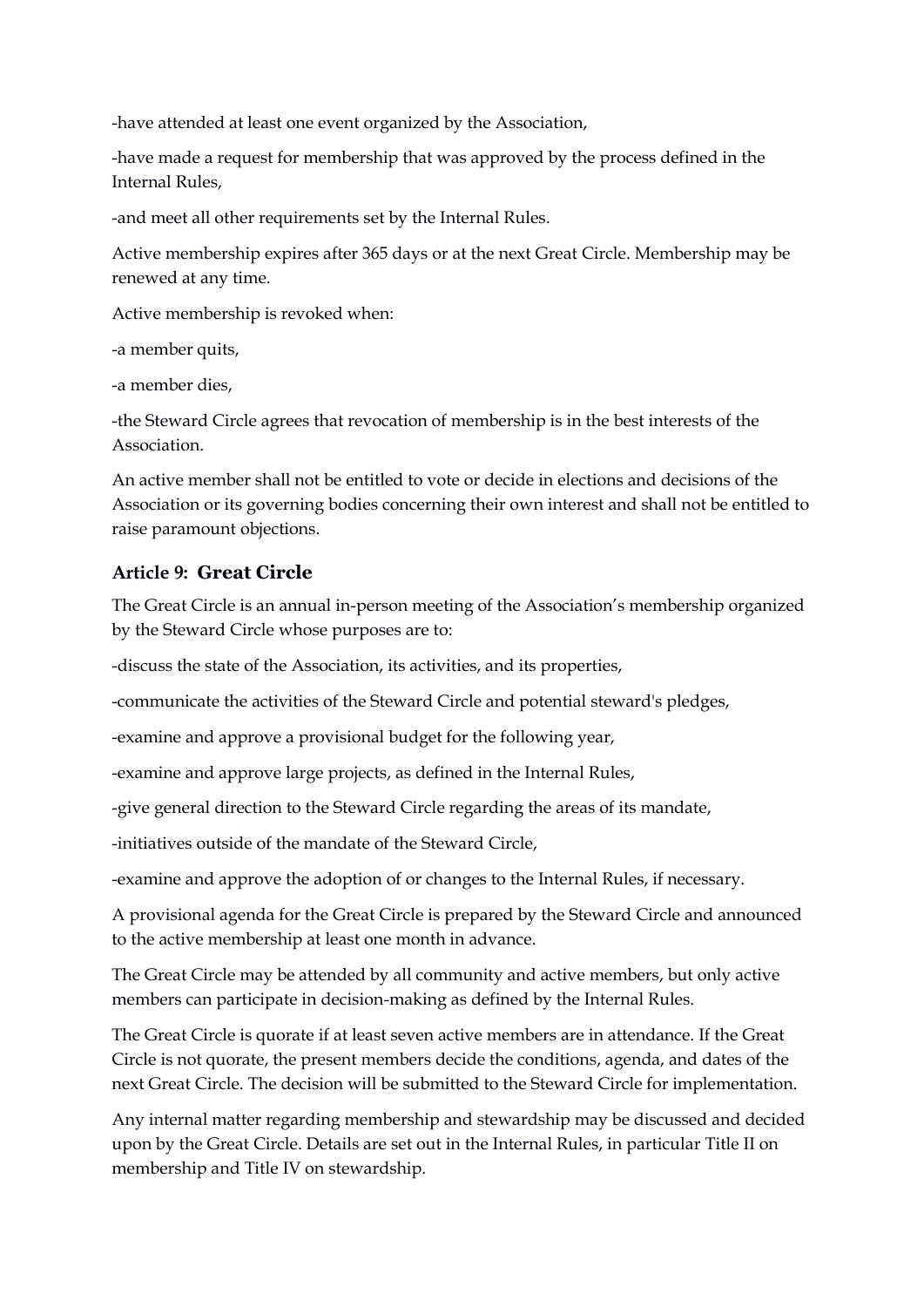All decisions shall be taken by consensus as provided in Article 13, unless otherwise expressly provided in the Statutes or in the Internal Rules.

## **Article 10: Emergency Great Circle**

The purpose of an Emergency Great Circle is to discuss issues that cannot be addressed at an ordinary Great Circle or by the Steward Circle. An Emergency Great Circle may be called by the Steward Circle or by 50% of the active membership to address issues that require the pressing attention of the entire Association.

An Emergency Great Circle is required for the following decisions:

-sale or abandonment of any real property of the Association,

-changes to the Statutes,

-dissolution of the Association,

-any situation requiring the attention of the membership of the Association that cannot be addressed by the Steward Circle and cannot wait for the next ordinary Great Circle.

Decisions are made by consensus as described in Article 13. At least seven active members must be present for decision-making. If consensus cannot be reached on a matter of immediate importance, then a decision can be validated by a 75% majority of active members present.

## **Article 11: The Steward Circle**

The Association is administered collegially. The Steward Circle, made up of stewards, is the college of administrators. The stewards have an equal voice in the Steward Circle.

The Steward Circle is invested with the necessary powers to act and can act in any circumstance in the name of the Association. It can designate any of its members to represent the Association in any civil act. Each of its members can be empowered to formalize any declaration or obligation necessary for the functioning of the Association with a decision by the Steward Circle. A steward can act on behalf of the Association only if so empowered by the Steward Circle or the Internal Rules.

The Steward Circle is the body that represents the Association before the law. In the case of a legal action, the members of the Steward Circle in charge at the moment of the facts will be collectively and in solidarity responsible before a court of law.

Any active member may offer to be a steward at the Great Circle. Stewards are expected to commit time and energy to fulfilling the Steward Circle's responsibilities.

The Great Circle elects the stewards. The election procedure is governed by Article 11 of Title IV of the Internal Rules. Active members may be co-opted outside of the Great Circle with the consensus of the Steward Circle.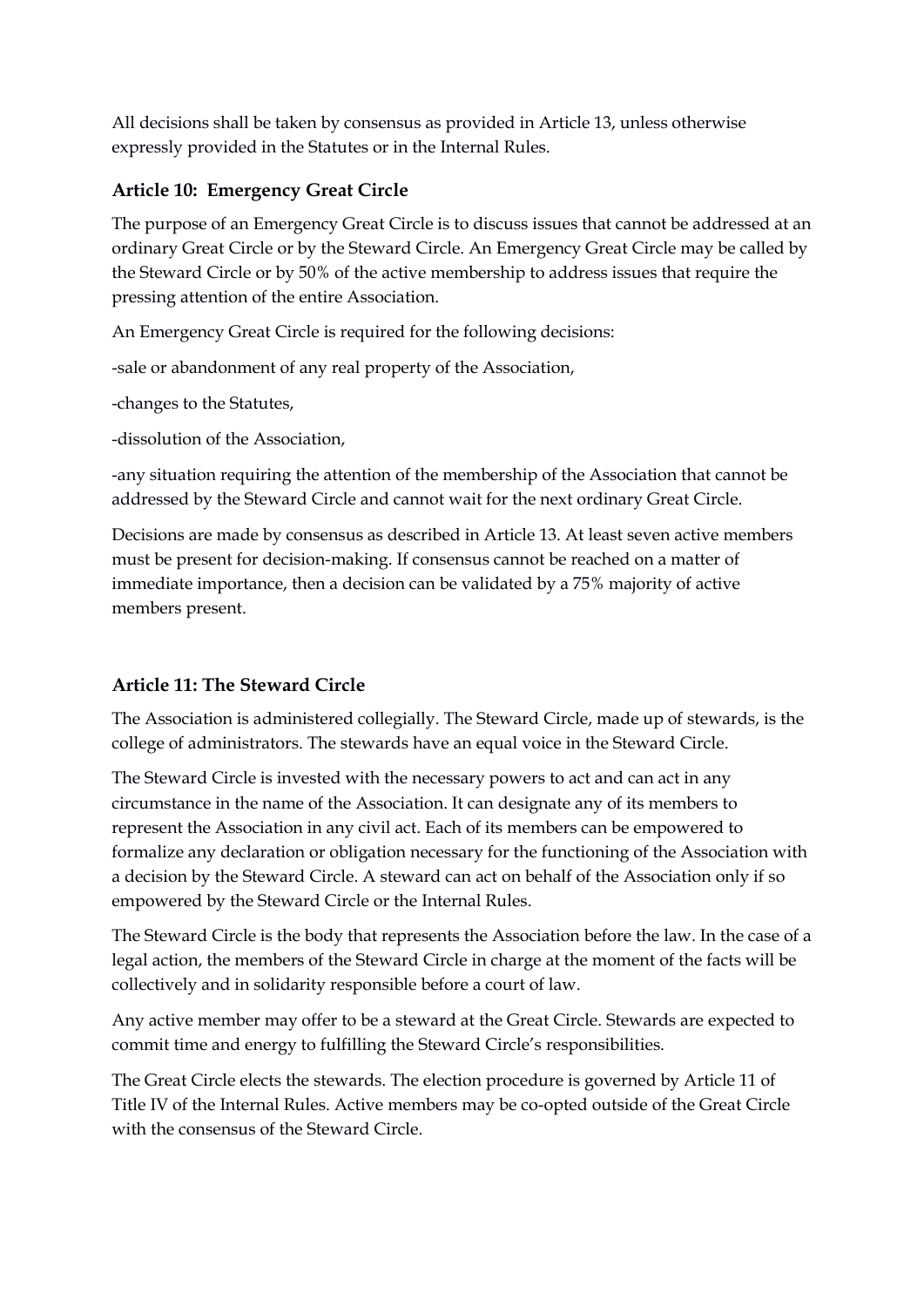The office of elected or co-opted stewards shall end with the election of stewards in the Great Circle following the election or co-option of a steward.

Every steward of the Steward Circle can freely decide to leave the Steward Circle at any moment. In the case of serious misbehavior of a steward, the Steward Circle can exclude that member in a process defined in the aforementioned regulation.

The Steward Circle has the following responsibilities that it may delegate in part or in whole when appropriate:

-facilitating the internal organization the Association,

-performing the Association's administrative work and representing the Association in civil affairs,

-administering, managing, maintaining, and developing the Association's properties,

-helping community members prepare and realize the Association's events,

-facilitating communication between community members,

-any other responsibilities assigned by the Internal Rules.

Decisions by the Steward Circle are made by consensus as defined in Article 13. The frequency of Steward Circle meetings, their formats, and details about their process (including quorum) are defined by the Steward Circle.

#### **Article 12: Other committees**

The Great Circle or the Steward Circle may create other committees for specific tasks.

#### **Article 13. Consensus decision-making**

Consensus decision-making is defined as any group decision-making process in which group members develop and consent to a decision in the best interest of the group. This process emphasizes the need for communication, clarity, and solidarity among the group's members.

The Internal Rules may define the details of this process.

#### **Article 14. Accessibility of Records**

The Steward Circle is responsible for making records and documents pertaining to the Association's activities available to active members. Documents that must be made available to active members include:

-all records of Great Circle and Steward Circle meetings,

-internal documents produced under Article 15,